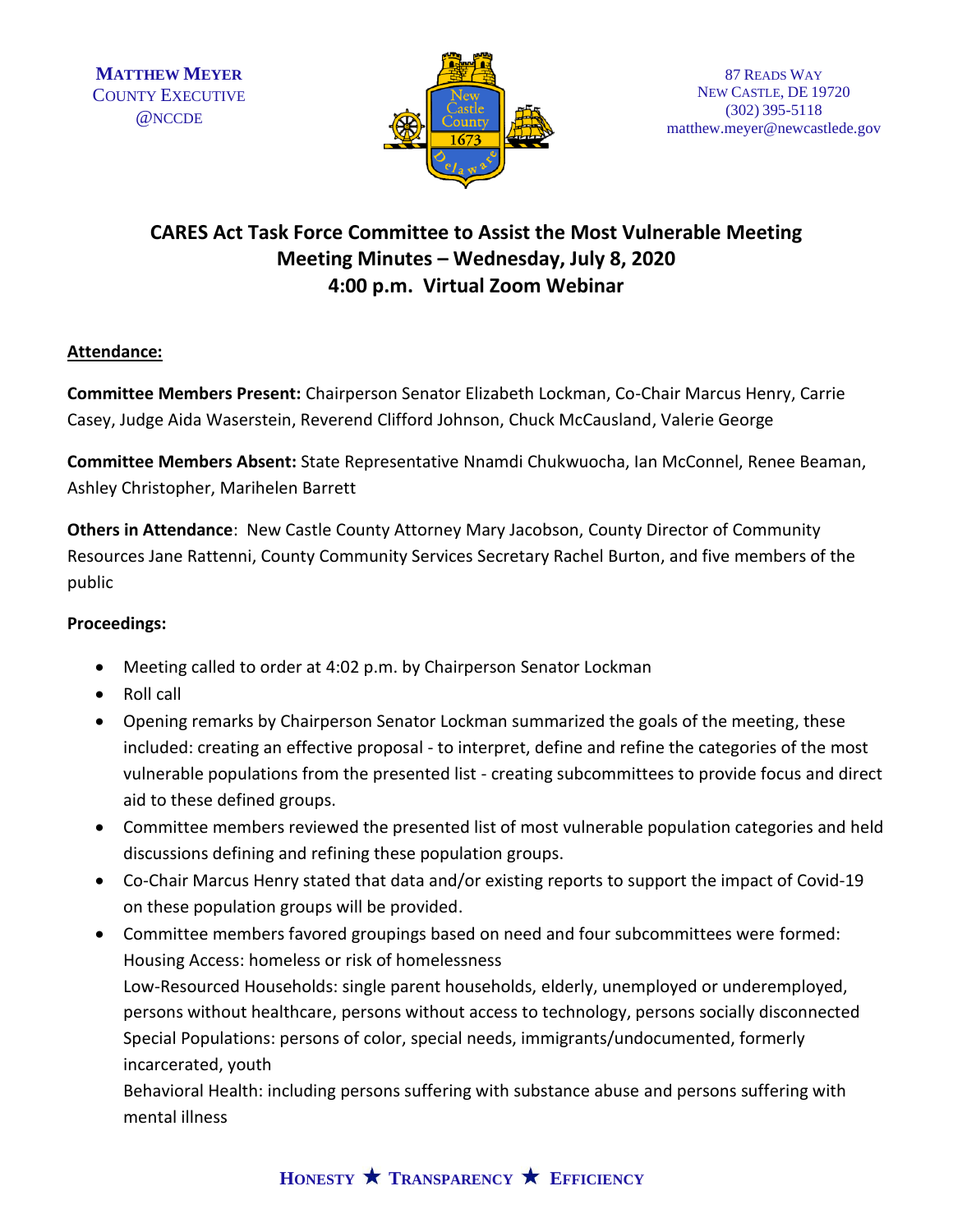- Valerie George expressed concern for how to best interact with and get resources to these population groups. Co-Chair Marcus Henry suggested a collaboration with the other CARES Act Task Force committees for possible solutions. Valerie George and Judge Aida Waserstein separately made recommendation for email inbox and responses designated specifically for public input. Chairperson Senator Lockman suggested a point of contact for public thoughts and resources. Carrie Casey expressed the importance of public input for success.
- Subcommittees were assigned for committee members: Housing Access: Chairperson Senator Lockman, Carrie Casey, Renee Beaman (requested) Low-Resourced Households: Co-Chair Marcus Henry, Chuck McCausland, Valerie George, Reverend Clifford Johnson

Special Populations: Co-Chair Marcus Henry, Judge Aida Waserstein, Jane Rattenni Behavioral Health: Chairperson Senator Lockman, Valerie George, Carrie Casey, Jane Rattenni Chairperson Senator Lockman, Co-Chair Marcus Henry and/or Carrie Casey will contact the absent committee members for their subcommittee assignments.

- Co-Chair Marcus Henry stated that subcommittees need to access their population groups as soon as possible due to the approximate four-week timeframe for recommendations. All subcommittees will host a meeting before July 15<sup>th</sup>, 2020 at 4:00 p.m. Co-Chair Marcus Henry and/or Rachel Burton can provide technical assistance to host the subcommittee meetings. Public notice determined as not required for subcommittee meetings.
- Committee meetings will continue to be held on Wednesday at 4:00 p.m. for the remainder of July.
- Chairperson Senator Lockman requested goal-based agendas be provided to subcommittees and one of these goals being to assign a point person for each subcommittee.
- Co-Chair Marcus Henry stated that county emails have been provided for all committee members, along with a shared drive for accessing related documents.
- Valerie George recommended that subcommittee meetings be held through Microsoft Teams. Chairperson Senator Lockman requested that an instructional email be sent to committee members for Teams setup. Judge Aida Waserstein recommended that a staff member schedule the first meeting for each subcommittee.
- Chairperson Senator Lockman called for public comment.

#### **Public Comment:**

• Deborah Hamilton inquired about public participation during the subcommittee meetings. The result was that public participation was not feasible, alternatively subcommittees will share a status update report at each committee meeting for public input. Deborah Hamilton also requested special attention be taken for socially disconnected elders, with emphasis on the effects of isolation due to the duration of Covid-19.